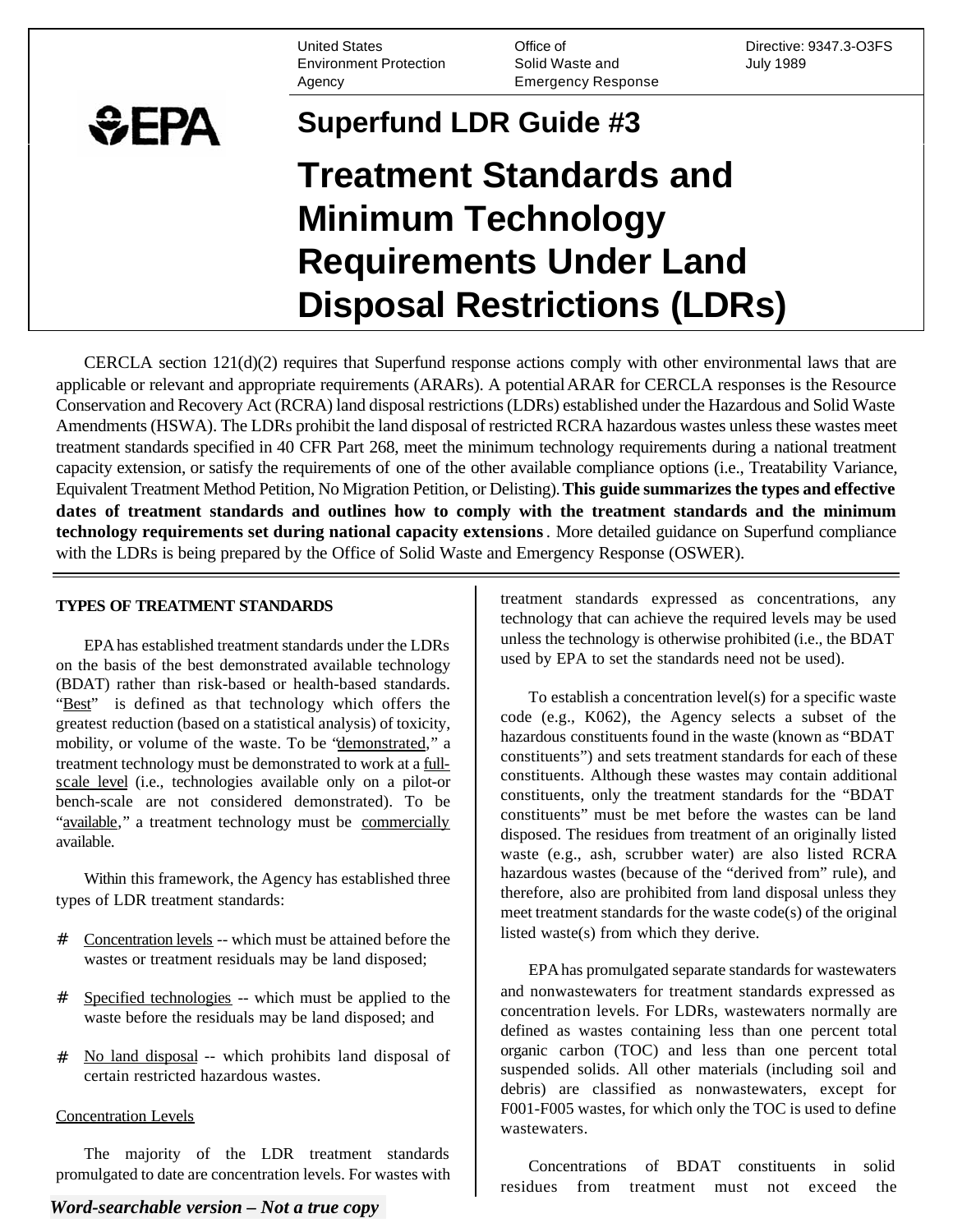nonwastewater concentrations. Similarly, the concentration of BDAT constituents in wastewaters from treatment (e.g., incineration scrubber water) must not exceed the wastewater concentrations. **Highlight 1** provides an example of standards expressed as concentration levels for K062 waste.

|                      | Treatment Standard            |                 |  |
|----------------------|-------------------------------|-----------------|--|
| Constituent          | <b>Total Waste</b><br>(mg/kg) | TCLP-<br>(mg/l) |  |
| <b>Nonwastewater</b> |                               |                 |  |
| Total Chromium       | NA                            | 0.094           |  |
| Lead                 | NA                            | 0.37            |  |
| Wastewater           |                               |                 |  |
| Total Chromium       | 0.32                          | NA              |  |
| Nickel               | 0.44                          | NA              |  |
| Lead                 | 0.04                          | NA              |  |

finishing operations of facilities whin the iron and steel industry.

# Specified Technologies

If a treatment standard is promulgated as a specified technology, that technology must be used to treat the waste unless an Equivalent Treatment Method Petition is approved by the Administrator. To be granted, such a petition must demonstrate that the alternative technology achieves an equivalent measure of performance. For example, the Agency has set the treatment standard for California list PCB wastes containing greater than 500 ppm PCBs as thermal destruction. These wastes must be incinerated to 99.9999 percent destruction and removal efficiency (DRE) under the LDRs before the ash from treatment may be land disposed unless a Petition allowing an equivalent treatment method is granted.

# No Land Disposal

EPA sets a standard of no land disposal when, after examining available data, the Agency has determined that: the waste can be totally recycled (e.g., on-site, closed loop recycling); the waste is not currently being land disposed; the waste is no longer generated; or no residuals are anticipated from the use of the BDAT.

Although certain wastes may no longer be generated or land disposed, these wastes may still be found at Superfund sites. EPA has amended most of these waste codes, however, to apply only to wastes generated from the process described in the listing description and disposed of after the effective date of the prohibition (see 54 FR 18836, May 2, 1989). Therefore, CERCLA wastes ordinarily would not be subject to these standards.

#### **COMPLYING WITH LDR TREATMENT STANDARDS**

There are two types of tests for evaluating compliance that may be required, depending on how the treatment standards are promulgated: the **Total Waste Analysis (TWA)** measures the total concentration levels of the hazardous constituents in the waste or treatment residuals; and the **Toxicity Characteristic Leaching Procedure (TCLP)** measures concentration levels in the waste extract as a result of the TCLP test.

The TWA test generally is used for organic constituents when a removal or destruction technology is the BDAT. The TCLP generally is used for inorganics when an immobilization BDAT is the basis for the standard. However, the TCLP is also used for the solvent- and dioxin-containing waste LDR treatment standards and TWA is used for metals when BDAT is based on metals recovery. Site managers (OSCs and RPMs for on-site treatment and disposal actions) or treatment facilities (for off-site disposal actions) must test wastes after treatment and before land disposal to determine if the LDR treatment standards are met.

# **TREATMENT STANDARDS IN EFFECT FOR RCRA HAZARDOUS WASTES**

Once a determination that the LDRs are ARARs has been made (see Superfund LDR guide #5), site managers must determine which of the specific LDR restrictions are in effect for their waste(s) of concern. If the Agency has promulgated a treatment standard for a restricted RCRA hazardous waste, either the LDR treatment standards or the minimum technology requirements will be in effect. If EPA has not set a treatment standard for a restricted RCRA hazardous waste, either the soft or hard hammer provisions will be in effect (see Superfund LDR Guide #4). The Agency has promulgated treatment standards for the following wastes:

#### Solvent-Containing RCRA Hazardous Waste

For solvent-containing RCRA hazardous wastes (F001-F005), EPA has promulgated treatment standards expressed as concentration levels. Unlike most of the treatment standards for wastes containing organic constituents, the standards for the F001-F005 wastes are expressed as TCLP concentrations (40 CFR 268.41).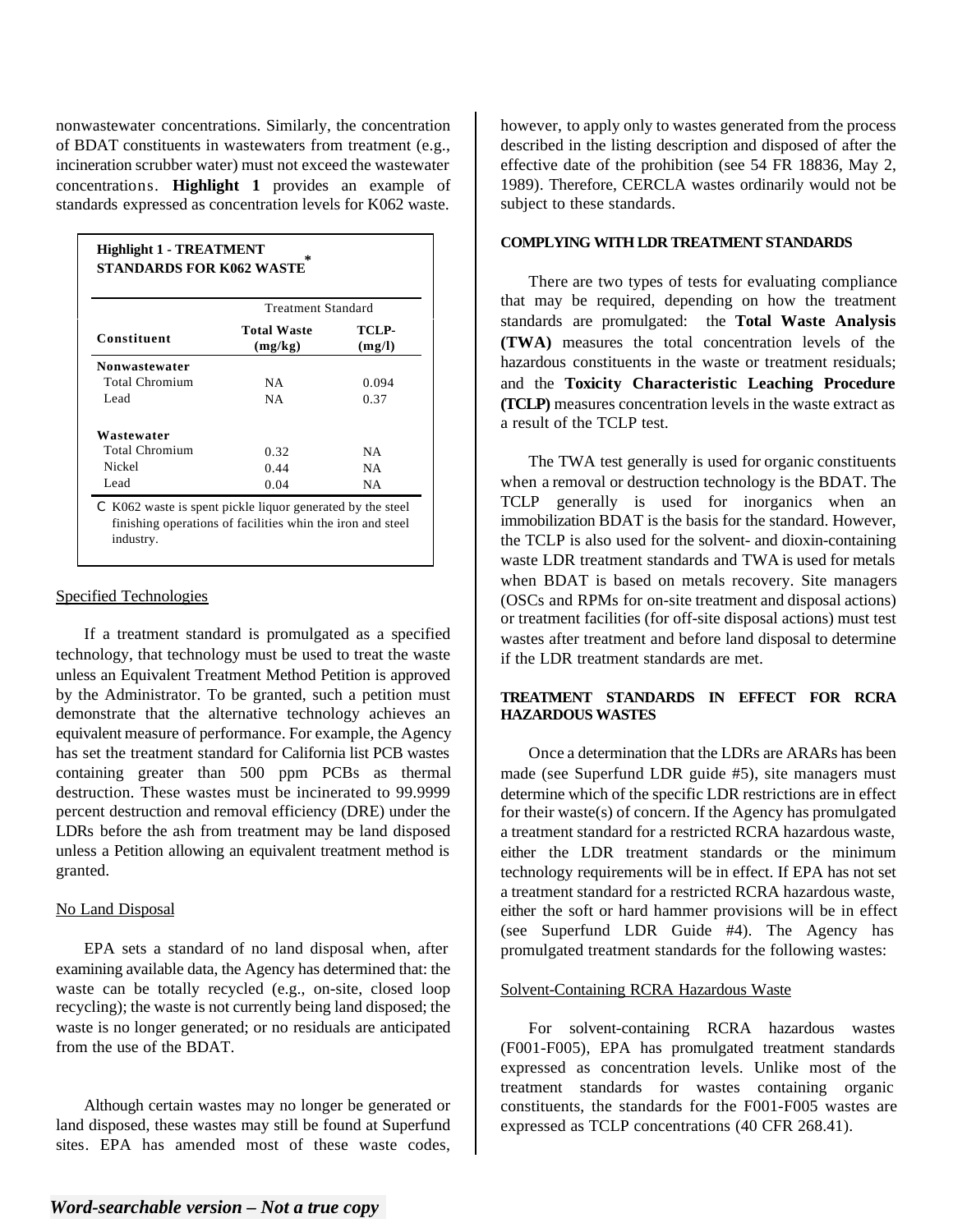#### Dioxin-Containing RCRA Hazardous Wastes

Dioxin-containing wastes (F020-F023 and F026-F028), include chlorinated dibenzo-p-dioxins (CDDs), chlorinated dibenzofurans (CDFs), and chlorophenols. The treatment standards expressed as concentration levels are based on incineration of contaminated soil. Because current analytical methods cannot measure the concentration levels attainable by the BDAT, EPA set the treatment standards at the practical detection limits (i.e., 1 ppb) for most wastes. These standards are also based on a TCLP analysis (40 CFR 268.41).

Although the LDR treatment standards for dioxincontaining wastes are concentration levels, the dioxin-listing rule (50 FR 1978) requires special management standards for certain types of units:

- # Incineration in accordance with 40 CFR 264.343 and 40 CFR 265.352;
- # Thermal treatment to 99.9999 percent DRE in accordance with 40 CFR 265.383; or
- # Tank treatment, in accordance with 40 CFR 264.200.

**Highlight 2** describes the LDR restrictions in effect for solvent- and dioxin-containing RCRA hazardous wastes.

#### California List Hazardous Wastes

The California list rule established specified technologies as the treatment standards for certain California list wastes.

Specifically, California list PCB and halogenated organic compound (HOC) wastes (except dilute HOC wastewaters) must be incinerated or burned in high-efficiency boilers or industrial furnaces. **Highlight 3** provides the LDR restrictions in effect for California list wastes.

#### First Third Wastes

The First Third scheduled wastes include those listed wastes that are intrinsically hazardous or are high-volume wastes. EPA promulgated treatment standards expressed as concentration levels and no land disposal based on TWA and TCLP for certain First Third wastes on August 17, 1988. First Third wastes that do not have promulgated treatment standards are restricted under the "soft hammer" provisions. **Highlight 4** describes the LDR restrictions in effect for certain First Third wastes for which the Agency has set treatment standards.

# **MINIMUM TECHNOLOGY REQUIREMENTS THAT APPLY DURING A NATIONAL CAPACITY EXTENSION**

If during the promulgation of treatment standards the Agency determines that insufficient treatment capacity exists, the Agency may grant a national capacity extension for a period of up to two years. During the extension period, if wastes are to be land disposed in surface impoundments or landfills, the units must comply with the RCRA Subtitle C minimum technology requirements (i.e., double liner, leachate collection system, and ground-water monitoring) under RCRA  $3005(i)(2)$  or (j)(4) or the receiving units must have a retrofitting waiver under RCRA 3004(o)(2) or 3005(j) to be considered equivalent to the minimum technology requirements.

### **Highlight 2 - EFFECTIVE DATES AND LDR RESTRICTIONS FOR SOLVENTS AND DIOXINS**

| <b>TYPE OF RESTRICTED</b><br><b>RCRA HAZARDOUS WASTE</b>                                          | <b>TREATMENT STANDARD</b><br><b>EFFECTIVE DATE</b> | <b>LDR RESTRICTIONS IN EFFECT</b><br><b>AS OF NOVEMBER 8, 1998</b>                   |
|---------------------------------------------------------------------------------------------------|----------------------------------------------------|--------------------------------------------------------------------------------------|
| F001 to F005 (spent solvent-<br>containing wastes)                                                | November 8, 1986<br>or November 8, 1988*           | Treatment standards as concentration levels<br>(TCLP)                                |
| F020 to F023, F026 to F028<br>(dioxin-containing wastes)                                          | November 8, 1988                                   | Treatment standards as concentration levels<br>(TCLP)                                |
| Soil and debris<br>contaminated with solvent/dioxin<br>NOT from CERCLA/RCRA corrective<br>actions | November 8, 1988                                   | Treatment standards as concentration level<br>(TCLP)                                 |
| Soil and debris contaminated<br>with solvent/dioxin from<br>CERCLA/RCRA corrective actions        | November 8, 1990                                   | Minimum technology requirements if disposed<br>of in landfill or surface impoundment |

\* solvent-containing wastes became restricted on November 8, 1986. Soil and debris contained with solvent-containing wastes were granted a statutory two-year extension to November 8, 1988. All other

# *Word-searchable version – Not a true copy*